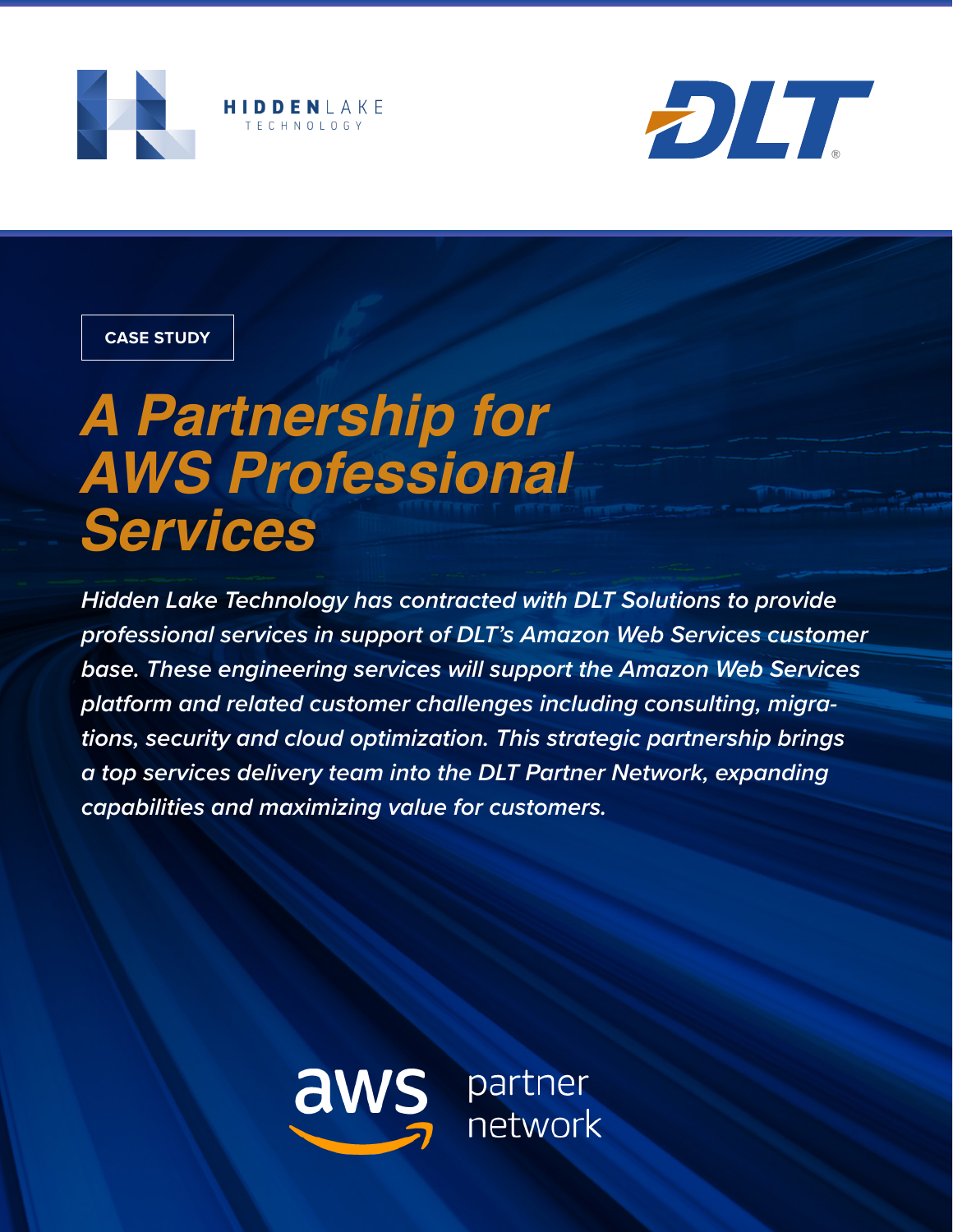## BACKGROUND

#### HIDDEN LAKE TECHNOLOGY

For 15 years Hidden Lake Technology has worked with customers and industry partners to provide state-of-the-art professional IT engineering services and maximize use of technology across government and corporate America. Through partnerships with industry leaders like DLT Solutions, HLT is able to focus on maintaining expertise across a wide array of technologies and provide efficient and effective solutions regardless of the IT challenge.

HLT has delivered solutions in cloud since its inception, staying current with industry thought leaders and cutting-edge technologies as cloud evolved to the large, publicfacing enterprise it is today. With Amazon Web Services, HLT offers services from the first business decision to full migrations and subsequent ongoing management. Whether a customer is interested in cost savings, performance, reliability or any of the dozens of native services within AWS, HLT maintains the expertise and availability to deliver professional engineering that exceeds expectations.

Partnering with DLT Solutions brings HLT a new customer base in need of professional services proficiency and a new, accomplished partner for mutual strategy and support in the pursuit of cloud business.

#### DLT SOLUTIONS

For more than 25 years, DLT Solutions has been dedicated to working with the U.S. Public Sector to solve IT challenges including cloud migration, protection against cybersecurity threats, and datacenter optimization and consolidation. By selectively partnering with only the top innovators in the industry, DLT is differentiated by acquiring deep subject matter knowledge and providing solution delivery to better serve public sector partners.

With its product portfolio, multiple procurement vehicles and award-winning track record, DLT is able to confidently support clients with the technology they need, when they need it. This strategic partnership brings HLT's expertise into DLT's already diverse technology offerings, driving additional value to customers in the public sector.

Partnering with Hidden Lake Technology further expands DLT's delivery capabilities with respect to Amazon Web Services professional engineering, helping maintain the highest levels of customer satisfaction and making DLT truly a one-stop-shop for all things AWS.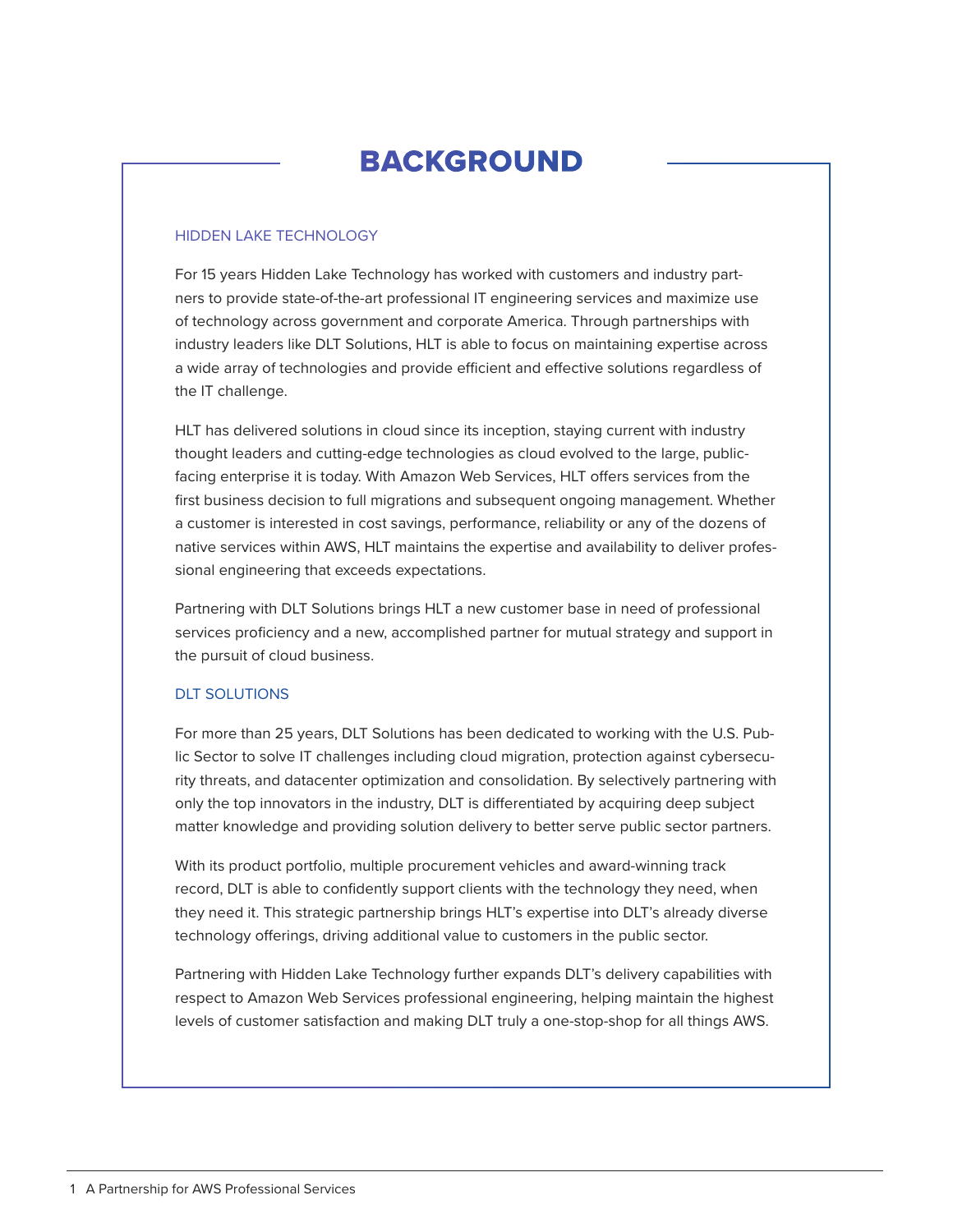## CASE STUDY: DLT ASSISTS HIDDEN LAKE WITH AWS PARTNER STATUS

This strategic partnership promotes business agility for both teams and maximizes value for our customers.

DLT Solutions is a Premier Consulting Partner within the Amazon Partner Network with a large market presence in the public sector, enabling them to provide flexibility and affordability to their government, education and nonprofit customer base. DLT has established a broad partner network of their own to diversify their offerings portfolio, deepen their engineering capabilities and expand their sales reach. Through association with this network, Hidden Lake Technology gained the requisite exposure to both customers and Amazon Web Services to quickly meet all requirements for upgrade to the Standard Partner Tier within the Amazon Partner Network. This access and exposure includes marketing activities, customer contact, joint strategy sessions, cloud services business model consultation and professional services engagement subcontracting. While typically not proprietary or trade secrets, the assistance and relationship DLT Solutions offers to Hidden Lake accelerates its growth in the cloud business beyond what they could achieve on their own. The mentorship continues to elevate the skillsets and offerings of Hidden Lake Technology.

Using this initial exposure and support as a starting point, Hidden Lake Technology has continued to invest in its cloud offerings by bringing on additional staff, investing in training and certifications, and expanding its profile within the Amazon Partner Network. This growth benefits all parties involved as Hidden Lake and DLT are able to better service the growing AWS customer base. Hidden Lake Technology anticipates applying for Advanced Tier Status by the end of 2018.

## **CASE STUDY- PARTNERED FEDERAL AGENCY AWS BUILDOUT AND MIGRATION**

This engagement for a large federal agency illustrates how Hidden Lake Technology assisted DLT Solutions through all stages of the federal sales cycle from initial pitch and consulting through procurement and delivery. Customer information has been redacted due to government-mandated NDAs.